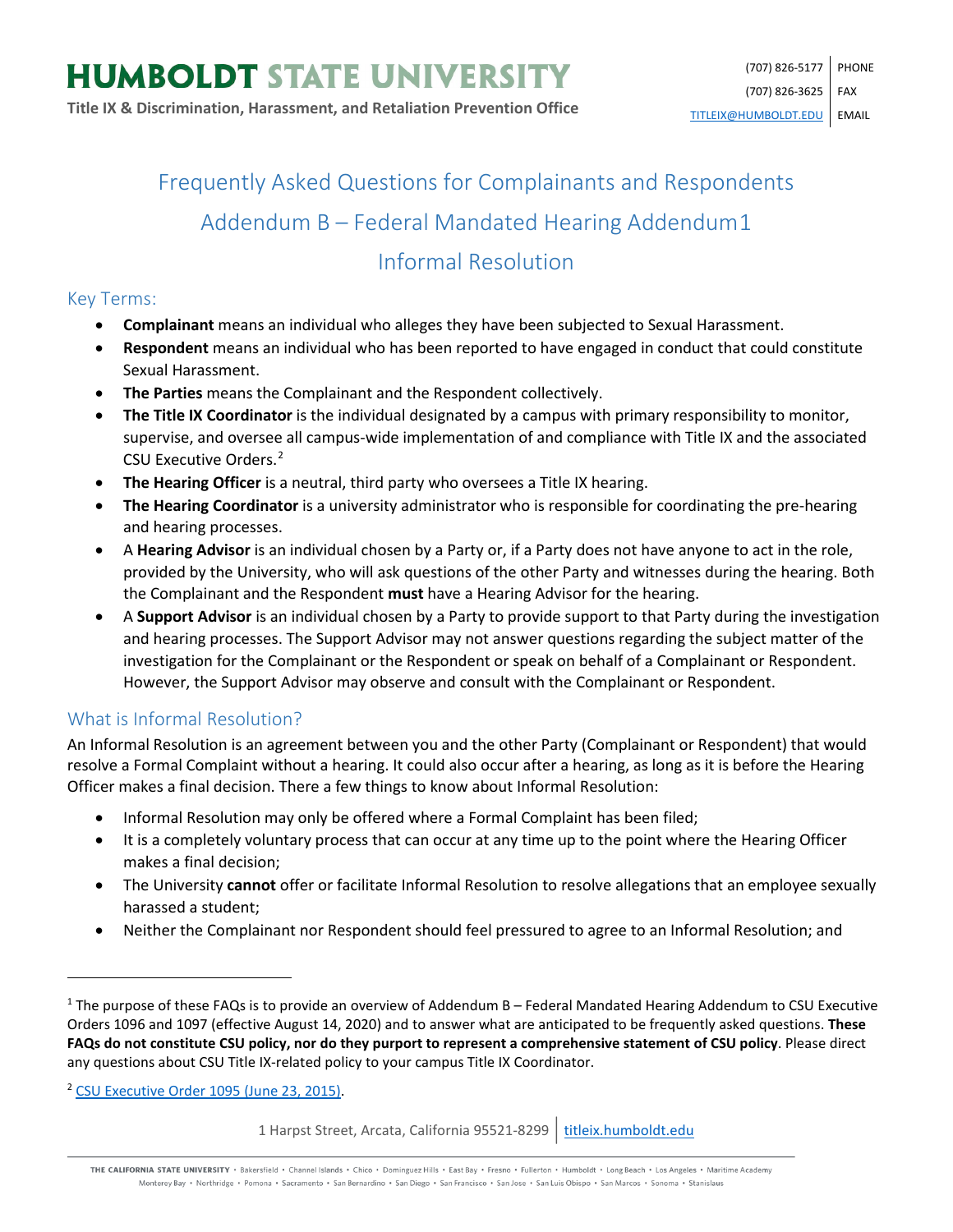• Both Parties and the campus Title IX Coordinator have to agree to the terms of the Informal Resolution before it can become final.

If you would like to pursue Informal Resolution, you can discuss this option with your campus Title IX Coordinator, who will determine if it is appropriate for your case.

## What happens during the Informal Resolution process?

If the Title IX Coordinator determines that Informal Resolution is appropriate, they will send you and the other Party a written notice regarding Informal Resolution that includes the following information:

- 1. The allegations of Sexual Harassment, as defined by Addendum B [Federal Mandated Hearing Addendum,](https://calstate.policystat.com/policy/8453516/latest/#autoid-b4kb9) made in the Formal Complaint;
- 2. The requirements of the Informal Resolution process including that once the Informal Resolution process is finalized neither Party is permitted to file another Formal Complaint arising from the same allegations;
- 3. An explanation that at any time prior to agreeing to a resolution, any Party has the right to withdraw from the Informal Resolution process and resume the Formal Complaint process;
- 4. An explanation of any consequences resulting from participating in the Informal Resolution process, including the records that will be maintained or could be shared;
- 5. The Parties' right to consult with a Support Advisor, if any.

You and the other Party will both need to provide your written consent to begin the Informal Resolution process. The Title IX Coordinator will explain how to do this.

## Who will oversee the Informal Resolution process?

The Title IX Coordinator will oversee the Informal Resolution process and make the final determination on all Informal Resolutions facilitated by the Title IX Coordinator or their designee regarding whether the terms agreed to by the Parties are appropriate in light of all of the circumstances of the Formal Complaint.

# What could an Informal Resolution look like?

This will entirely depend on the circumstances of the Formal Complaint, the allegations involved, and the Parties themselves. The Title IX Coordinator, in consultation with the Student Conduct Administrator and / or other appropriate University Administrator (such as the Human Resources Officer) responsible for the implementation of the terms, must also be satisfied that any proposed terms of an Informal Resolution are appropriate in the circumstances.

An Informal Resolution could include disciplinary sanctions, educational requirements (such as additional training), agreements between the Parties to have no contact with each other, changes in work or housing locations, etc.

The Informal Resolution process may also include a written preliminary assessment of the evidence where this is requested by both Parties and an investigation has been completed such that the Title IX Coordinator has the information with which to make such an assessment.

#### What is a preliminary assessment and how do I request one?

Findings as to whether the Respondent is responsible for the conduct as alleged by the Complainant can only be made by the Hearing Officer following a hearing. However, as part of an Informal Resolution, at the request of both Parties, the campus will provide a written preliminary assessment of the evidence. The assessment will be provided by the Title IX Coordinator. A preliminary assessment will only be available where an investigation has been completed to the extent that the Title IX Coordinator has the information with which to make such an assessment. This will usually mean that you and the other Party have already received a Preliminary Investigation Report with all the evidence and have both had an opportunity to respond to that Report.

To request a preliminary assessment of the evidence, please contact your Title IX Coordinator. Both you **and** the other Party will first need to agree to engage in the Informal Resolution process (if you have not already done so) and you will both need to agree to the preliminary assessment being provided.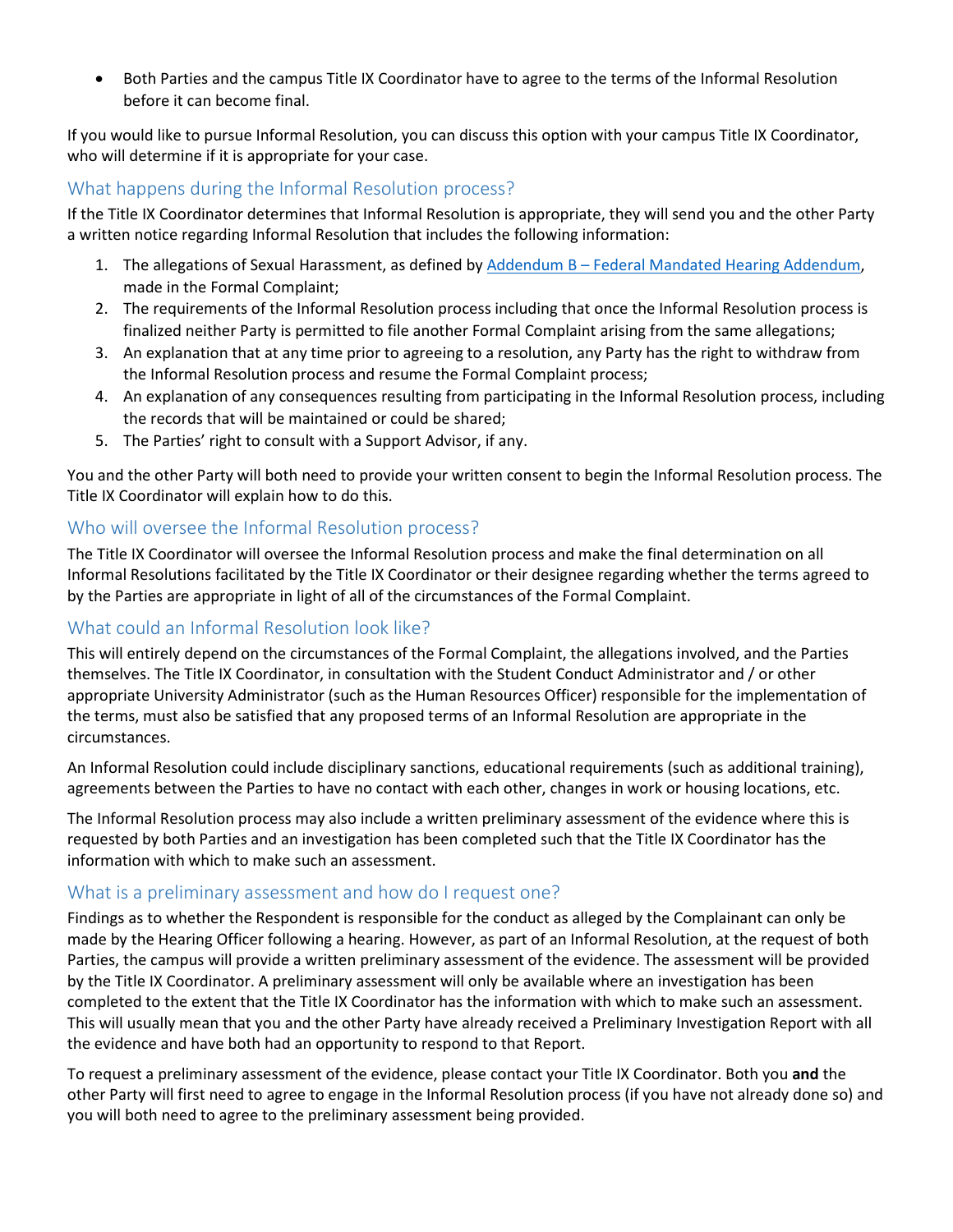It is important to know that if a case is not resolved through Informal Resolution and proceeds to a hearing, any preliminary assessment provided as part of the Informal Resolution process will **not** be given to the Hearing Officer and the Hearing Officer will not be informed that any assessment was made. If either Party or their Hearing Advisor tries to talk about the preliminary assessment during a hearing, it will be considered not relevant and therefore will not be considered by the Hearing Officer in making their decision. If a Party refers to a preliminary assessment in their written response to the Final Investigation Report, that reference will be redacted before the Final Investigation Report is given to the Hearing Officer.

It is important to remember that any preliminary assessment is made by the Title IX Coordinator on the basis of the information available to them at that stage before any hearing takes place. It is possible that a Hearing Officer may reach a different conclusion having considered all the relevant evidence, including that provided during a hearing. The fact that the Title IX Coordinator's preliminary assessment and a Hearing Officer's conclusion following a hearing are different does not mean that the either the Title IX Coordinator or the Hearing Officer are "wrong."

#### What happens after I receive a preliminary assessment of the evidence?

Once you receive a preliminary assessment of the evidence, you may wish to use this information to inform your decision whether or not to continue in the Informal Resolution process and/or what you might propose or be willing to agree to as part of an Informal Resolution. It remains an option to withdraw from Informal Resolution and continue with the investigation and hearing process under Addendum B.

#### Who can provide me advice about Informal Resolution?

The Title IX Coordinator is available to answer questions about the Informal Resolution process and to facilitate that process. However, the Title IX Coordinator cannot advise you about what you should or should not agree to as part of an Informal Resolution.

You may bring a Support Advisor to any meetings regarding Informal Resolution and you are encouraged to discuss any proposals for Informal Resolution with your Support Advisor. You may choose anyone to be your Support Advisor. This could include an attorney, a union representative, a friend or family member, or any other individual of your choice. Your Support Advisor may provide support and consult with you during meetings and interviews but generally cannot speak on your behalf.

Contact the Title IX & DHR Prevention Office and we can connect you with someone that can potentially serve as a Support Advisor.

#### How long does Informal Resolution take?

The Informal Resolution process will be completed prior to any determination of responsibility being made, but no later than **60 Working Days** after both Parties provide voluntary, written consent to participate in the Informal Resolution process. If an Informal Resolution is not reached within the 60 Working Day timeframe, the case will continue under the Formal Complaint process (investigation and hearing).

#### Do I have to participate in Informal Resolution?

No, the University may not require the Parties to participate in an Informal Resolution process, nor may a Party be required to waive their right to the investigation and adjudication of a Formal Complaint as a condition of enrollment or employment, or continuing enrollment or employment.

# What happens if I agree to participate in the Informal Resolution process but then I change my mind?

You have the right to withdraw from the Informal Resolution process and resume the Formal Complaint process at any time prior to a resolution being agreed. If you wish to withdraw from the Informal Resolution process, you should contact the Title IX Coordinator to tell them. If you or the other Party withdraw from the Informal Resolution process, the Formal Complaint will continue to be handled under the Addendum B investigation and hearing processes.

#### Will the Informal Resolution be in writing?

The terms of any Informal Resolution must be put in writing and signed by the Parties, and the Title IX Coordinator before the Informal Resolution is considered final.